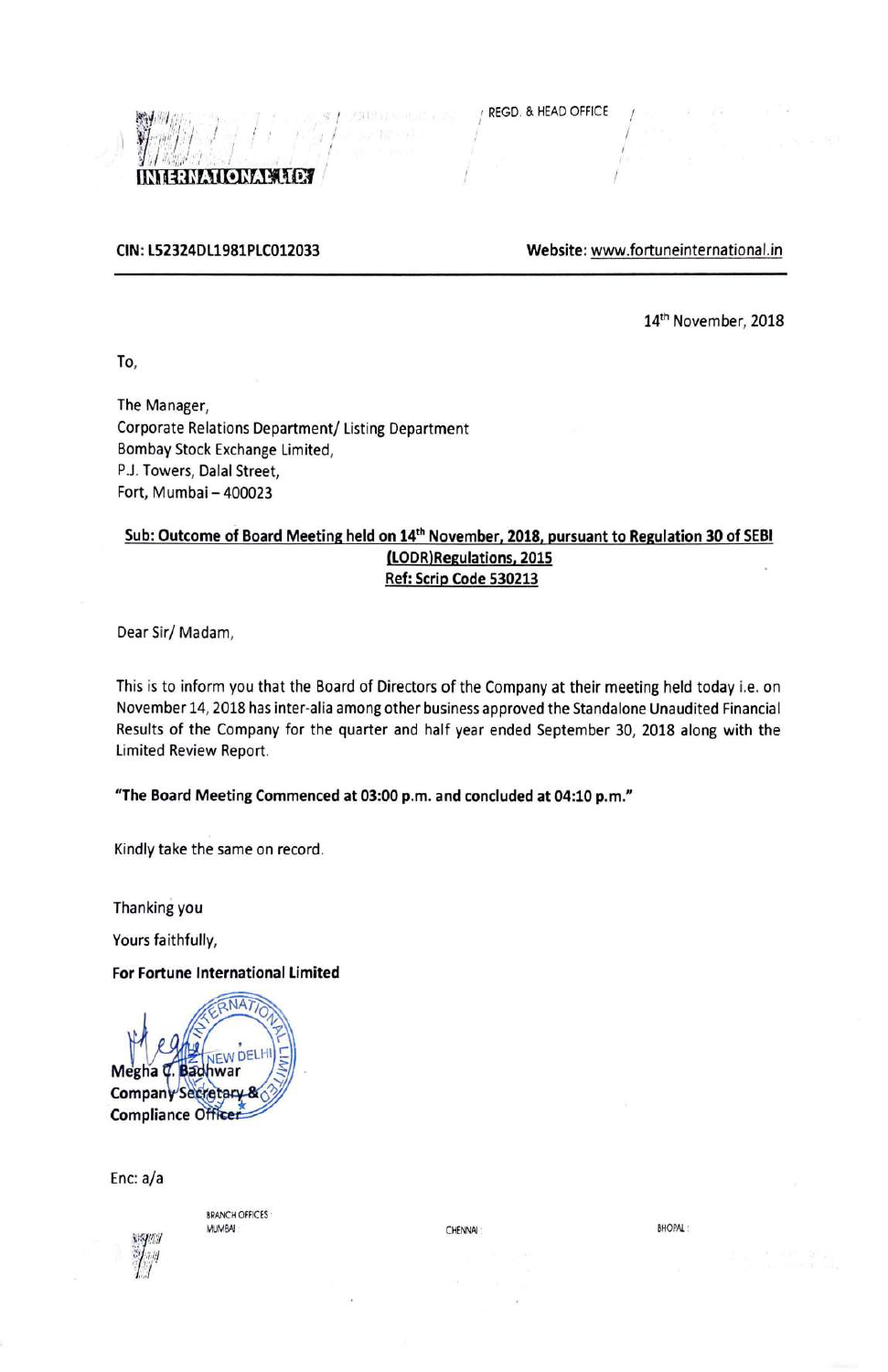#### FORTUNE INTERNATIONAL LIMITED CIN No: L52324DL1981PLC012033 Regd Off: G-4 Community Centre, Naraina Vihar, New Delhi - 110028

|                |                                                                                                                                        |                          |                               |                               |                          |                          | (Rs. in lakhs)           |
|----------------|----------------------------------------------------------------------------------------------------------------------------------------|--------------------------|-------------------------------|-------------------------------|--------------------------|--------------------------|--------------------------|
|                | Statement of Standalone Unaudited Results for the Quarter / Half year ended 30th September, 2018                                       |                          |                               |                               |                          |                          |                          |
| Sr.<br>No.     | <b>Particulars</b>                                                                                                                     | <b>Ouarter Ended</b>     |                               |                               | <b>Half Year Ended</b>   |                          | <b>Year Ended</b>        |
|                |                                                                                                                                        | 30-Sep-18<br>(Unaudited) | 30-Jun-18<br>(Unaudited)      | 30-Sep-17<br>(Unaudited)      | 30-Sep-18<br>(Unaudited) | 30-Sep-17<br>(Unaudited) | 31-Mar-18<br>(Audited)   |
| $_{\text{II}}$ | Revenue from operations<br>Other income                                                                                                | 17.98                    | ٠<br>$\overline{\phantom{a}}$ | $\overline{\phantom{a}}$<br>٠ | 17.98                    | $\bullet$<br>÷.          | 17.99                    |
| Ш              | Total Income (I+II)                                                                                                                    | 17.98                    | ÷                             | $\omega$                      | 17.98                    | $\omega$                 | 17.99                    |
| IV             | <b>Expenses</b><br><b>Employee benefits expenses</b><br><b>Finance Cost</b><br>Depreciation and amortization expense<br>Other expenses | 0.48<br>6.66<br>2.38     | 0.48<br>6.58<br>0.63          | 0.46<br>6.66<br>1.37          | 0.97<br>13.24<br>3.01    | 0.92<br>13.24<br>5.08    | 1.85<br>26.67<br>6.46    |
|                | <b>Total Expenses</b>                                                                                                                  | 9.52                     | 7.70                          | 8.49                          | 17.22                    | 19.24                    | 34.97                    |
| v              | Profit before tax (III-IV)                                                                                                             | 8.45                     | 7.70                          | 8.49                          | 0.76                     | 19.24                    | 16.98                    |
| VI             | Tax Expenses:                                                                                                                          |                          |                               |                               |                          |                          |                          |
|                | Income tax                                                                                                                             | $\sim$                   | ٠                             | ٠                             | ٠                        | $\sim$                   | $\overline{\phantom{a}}$ |
|                | Deferred tax                                                                                                                           | $\omega$                 | ۰                             | $\overline{\phantom{a}}$      | $\omega$                 |                          |                          |
|                | Profit for the period (V-VI)                                                                                                           | 8.45                     | 7.70                          | 8.49                          | 0.76                     | 19.24                    | 16.98                    |
|                | <b>Other Comprehensive Income</b>                                                                                                      | ۰                        | ۰                             | $\overline{\phantom{a}}$      | $\bullet$                | $\overline{\phantom{a}}$ | $\tilde{\phantom{a}}$    |
|                | Total Comprehensive Income for the period                                                                                              | 8.45                     | 7.70                          | 8.49                          | 0.76                     | 19.24                    | 16.98                    |
|                | Total Paid-up Equity Share Capital (Face Value Rs. 10/- each)                                                                          | 704.00                   | 704.00                        | 704.00                        | 704.00                   | 704.00                   | 704.00                   |
|                | Other Equity excluding Revaluation Reserves                                                                                            | ¥.                       | $\omega$                      | $\blacksquare$                | $\overline{\phantom{a}}$ | w.                       | 790.12                   |
|                | Earnings Per Share (of Rs. 10/- each) (not annualized)                                                                                 |                          |                               |                               |                          |                          |                          |
|                | a. Basic<br>b. Diluted                                                                                                                 | 0.12<br>0.12             | 0.11<br>0.11                  | 0.12<br>0.12                  | 0.01<br>0.01             | 0.27<br>0.27             | 0.24<br>0.24             |

**Notes:** 

1 The above unaudited results have been reviewed by the Audit Committee and approved in the meeting of Board of Directors held on 14th November 2018 and Statutory Auditors of the Company have carried out Limited Review of the same.

2 The Company's net-worth as at 31 March 2018 is eroded by its accumulated losses. However, having regard to improved operational performance on account of stabilisation of new businesses, financial support from its promoters etc, the management has prepared the financial results on going concern and no adjustments are required to the carrying value of assets and liabilities.

3 The Ind AS complaint corresponding figures in the previous year are not subject to review/audit. However the Company's management has exercised due diligence to ensure that the financial results provide fair view of its affairs.

4 Previous year's figures are re-grouped, re-arranged, re-dassified wherever necessary.

By order of the Board of Directors<br>For Jortupe International Limited

**Place** : New Delhi **Date :** 14th **November 2018** 

NEW DE Nivedan Bharadway **Managing Director** DIN-00040191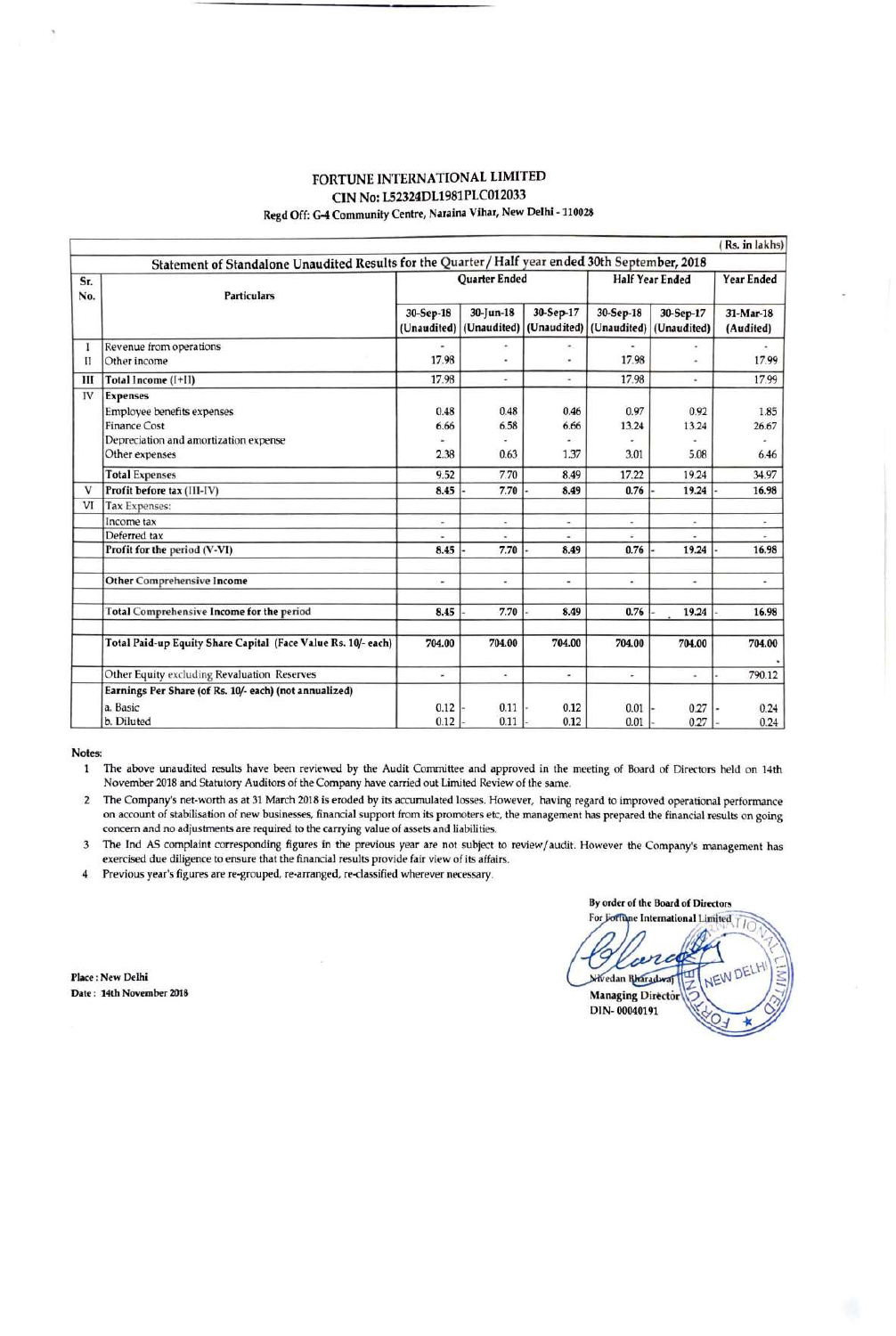# FORTUNE INTERNATIONAL LIMITED

#### CIN No: L52324DL1981PLC012033

### Regd Off: G-4 Community Centre, **Naraina Vihar,** New Delhi -110028

UNAUDITED STATEMENT OF ASSETS & LIABILITIES

|                         |                                         |                          | Standalone           |  |  |  |
|-------------------------|-----------------------------------------|--------------------------|----------------------|--|--|--|
| Sr. No.                 | <b>Particulars</b>                      | As at September 30, 2018 | As at March 31, 2018 |  |  |  |
|                         |                                         | Amount In Lakhs.         | Amount In Lakhs.     |  |  |  |
|                         |                                         |                          |                      |  |  |  |
| I.                      | <b>ASSETS</b>                           |                          |                      |  |  |  |
| $\mathbf{1}$            | <b>Non Current Assets</b>               |                          |                      |  |  |  |
|                         | Property, Plant and Equipment<br>(a)    | 2.08                     | 2.08                 |  |  |  |
|                         | <b>Financial Assets</b><br>(b)          |                          |                      |  |  |  |
|                         | (i) Investments                         | 370.31                   | 370.31               |  |  |  |
|                         | Other non-current assets<br>(c)         | 10.10                    | 10.10                |  |  |  |
|                         |                                         | 382.50                   | 382.50               |  |  |  |
| $\overline{\mathbf{2}}$ | <b>Current Assets</b>                   |                          |                      |  |  |  |
|                         | (a)<br><b>Financial Assets</b>          |                          |                      |  |  |  |
|                         | (i) Trade receivables                   | 452.05                   | 452.05               |  |  |  |
|                         | (ii) Cash and cash equivalents          | 17.35                    | 5.07                 |  |  |  |
|                         | (iii) Loans                             | $\blacksquare$           | ä,                   |  |  |  |
|                         | Other current assets<br>(b)             | 2.67                     | 0.55                 |  |  |  |
|                         |                                         | 472.06                   | 457.67               |  |  |  |
|                         |                                         |                          |                      |  |  |  |
|                         | <b>TOTAL</b>                            | 854.56                   | 840.17               |  |  |  |
| П.                      |                                         |                          |                      |  |  |  |
|                         | <b>EQUITY AND LIABILITIES</b>           |                          |                      |  |  |  |
|                         | <b>EQUITY</b>                           | 704.00                   | 704.00               |  |  |  |
|                         | <b>Equity Share Capital</b><br>(a)      | (789.36)                 | (790.12)             |  |  |  |
|                         | Other Equity<br>(b)                     |                          |                      |  |  |  |
|                         | <b>Total Equity</b>                     | (85.36)                  | (86.12)              |  |  |  |
|                         | <b>LIABILITIES</b>                      |                          |                      |  |  |  |
| $\mathbf{1}$            | Non Current Liabilities                 |                          |                      |  |  |  |
|                         | <b>Financial Liabilities</b><br>(a)     |                          |                      |  |  |  |
|                         | (i) Borrowings                          | 937.36                   | 925.45               |  |  |  |
|                         |                                         | 937.36                   | 925.45               |  |  |  |
| $\overline{\mathbf{2}}$ | <b>Current Liabilites</b>               |                          |                      |  |  |  |
|                         | <b>Other Current Liabilities</b><br>(a) | 2.57                     | 0.84                 |  |  |  |
|                         | Current Tax Liabilities (Net)<br>(b)    |                          |                      |  |  |  |
|                         |                                         | 2.57                     | 0.84                 |  |  |  |
|                         | <b>TOTAL</b>                            | 854.56                   | 840.17               |  |  |  |

By order of the Board of Directors<br>For Fortune International Limited Nivedan Diagon NEWDA Managing Director DIN-00040191

Place : New Delhi Date : 14th November 2018

 $\cdot$